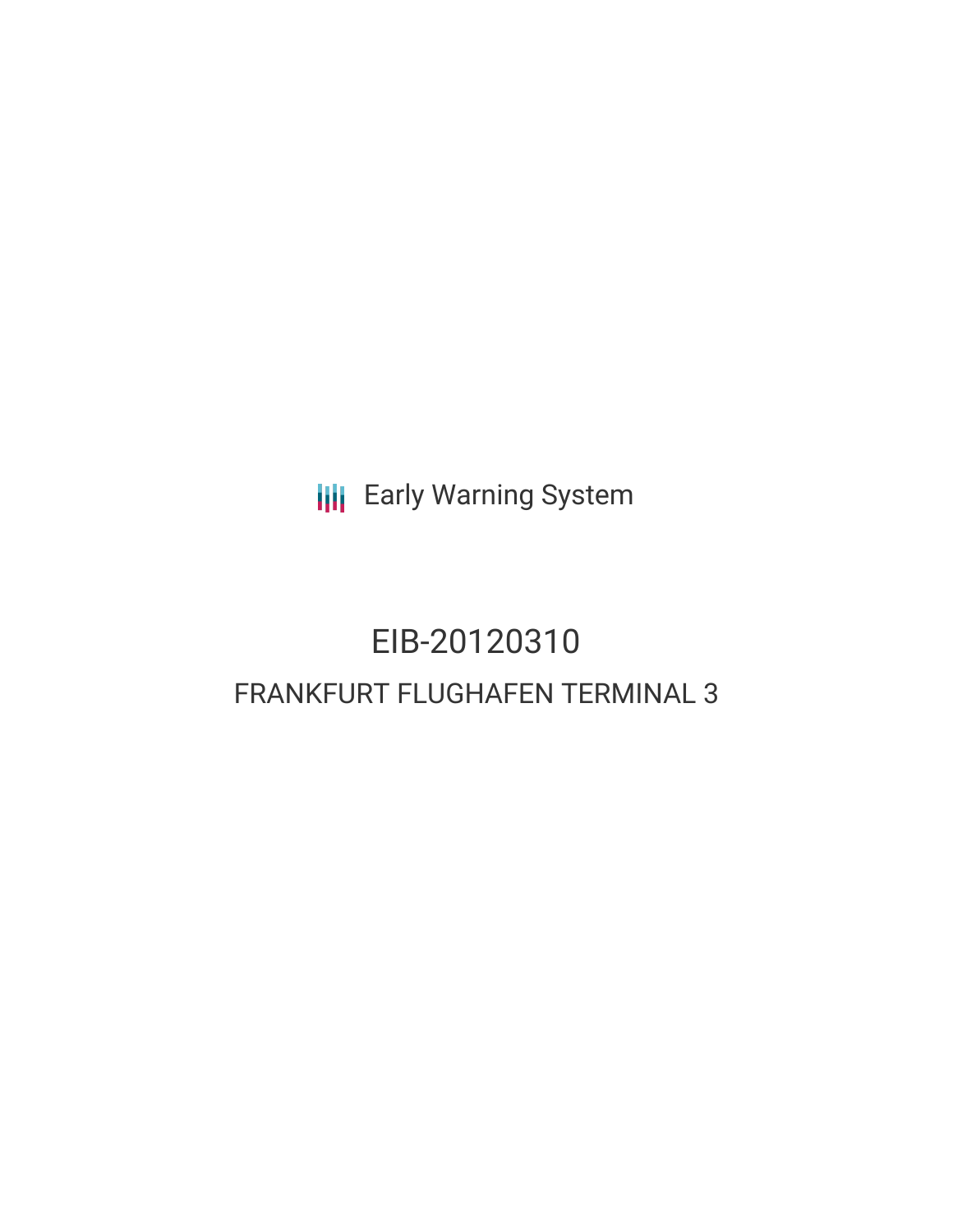#### **Quick Facts**

| <b>Countries</b>               | Germany                                         |
|--------------------------------|-------------------------------------------------|
| <b>Specific Location</b>       | Frankfurt Airport, Germany                      |
| <b>Financial Institutions</b>  | European Investment Bank (EIB)                  |
| <b>Status</b>                  | Approved                                        |
| <b>Bank Risk Rating</b>        |                                                 |
| <b>Voting Date</b>             | 2017-03-01                                      |
| <b>Borrower</b>                | FRAPORT AG FRANKFURT AIRPORT SERVICES WORLDWIDE |
| <b>Sectors</b>                 | Transport                                       |
| <b>Investment Amount (USD)</b> | \$421.98 million                                |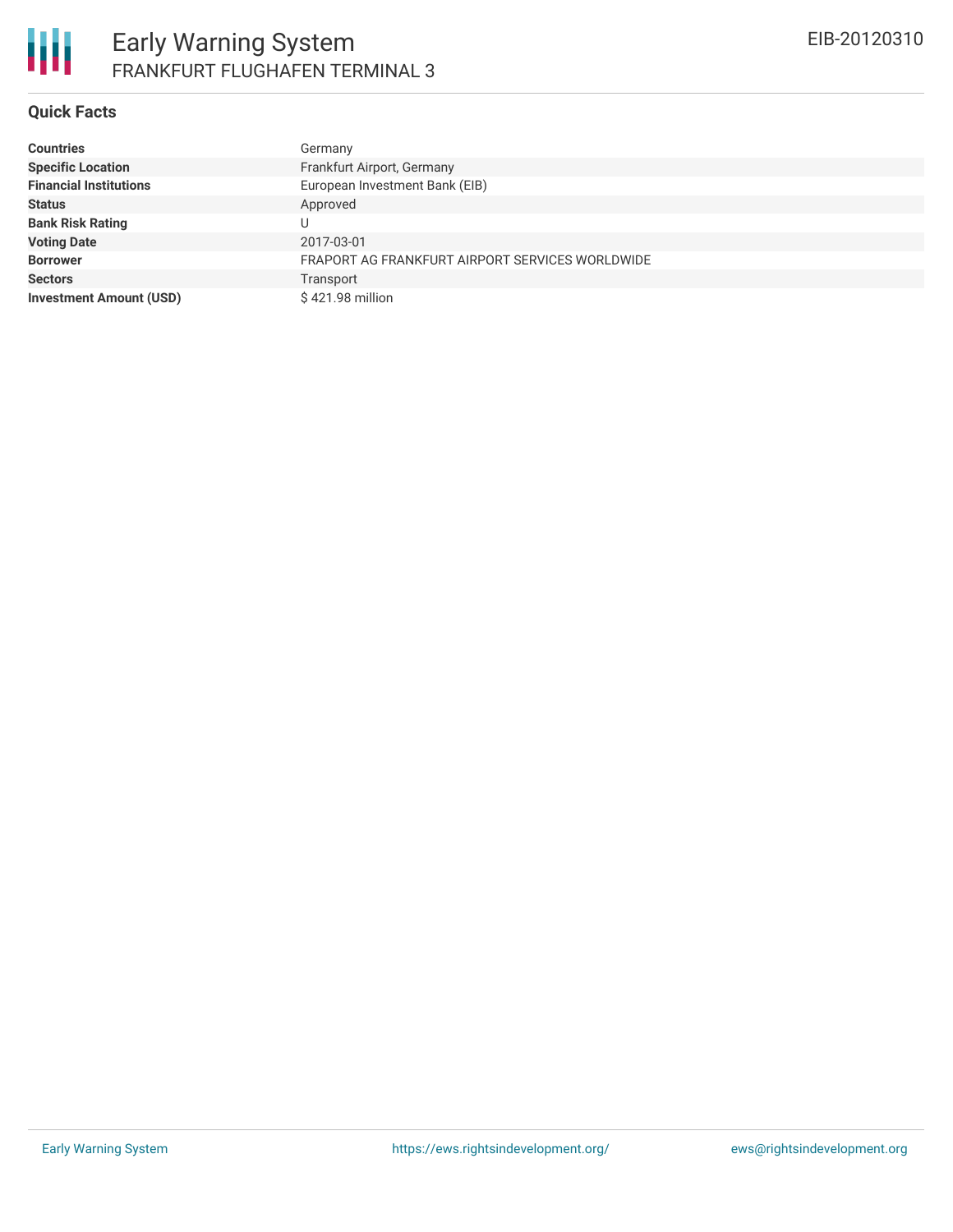

# **Project Description**

The EIB investment loan will finance part of the first development phase of the new Terminal 3 at Frankfurt Airport. The Project includes the provision of the main terminal building with two piers and 24 stands, the link of the existing baggage conveyor system, an additional Sky Line people-mover system and various associated airside and landside works.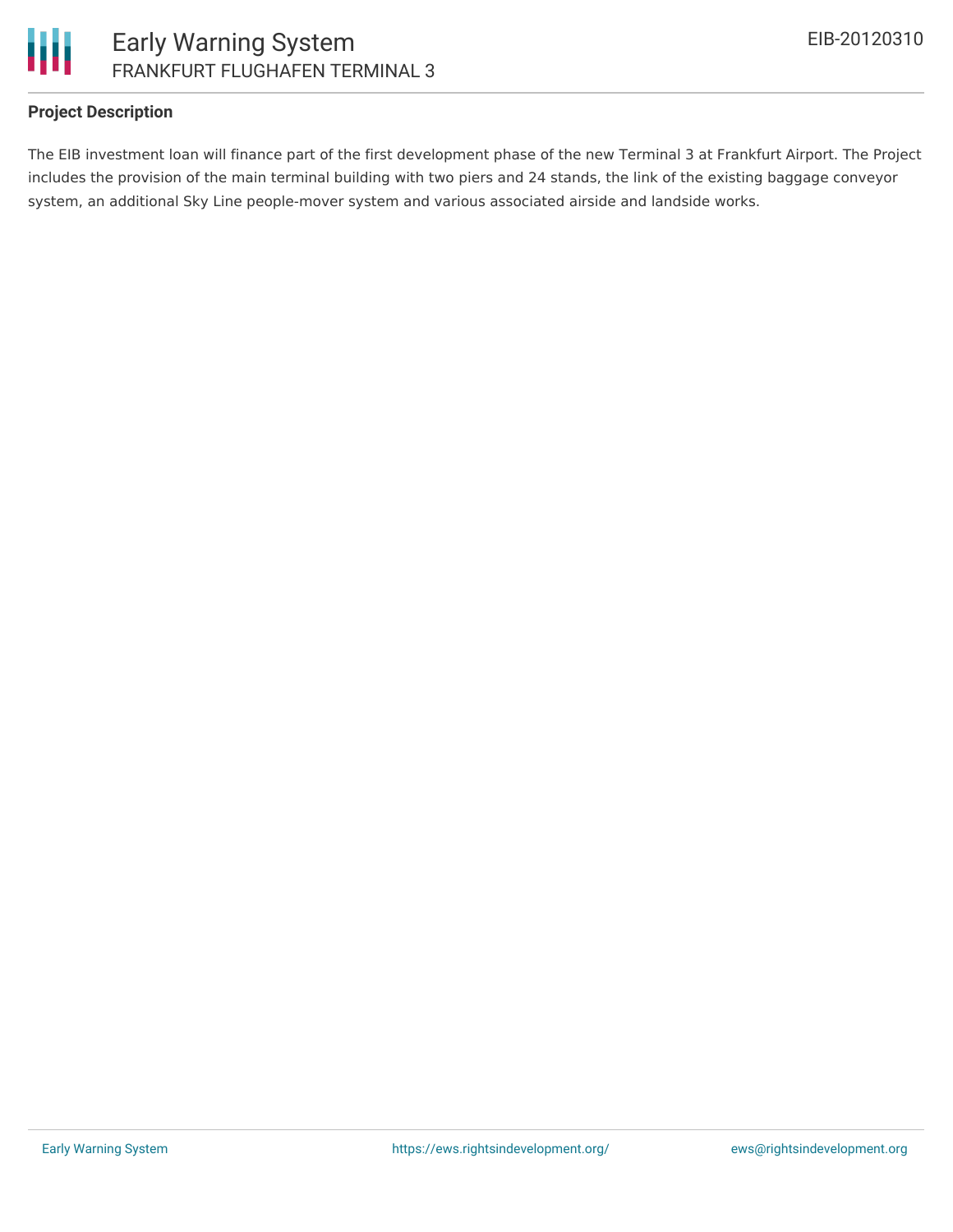

# **Investment Description**

European Investment Bank (EIB)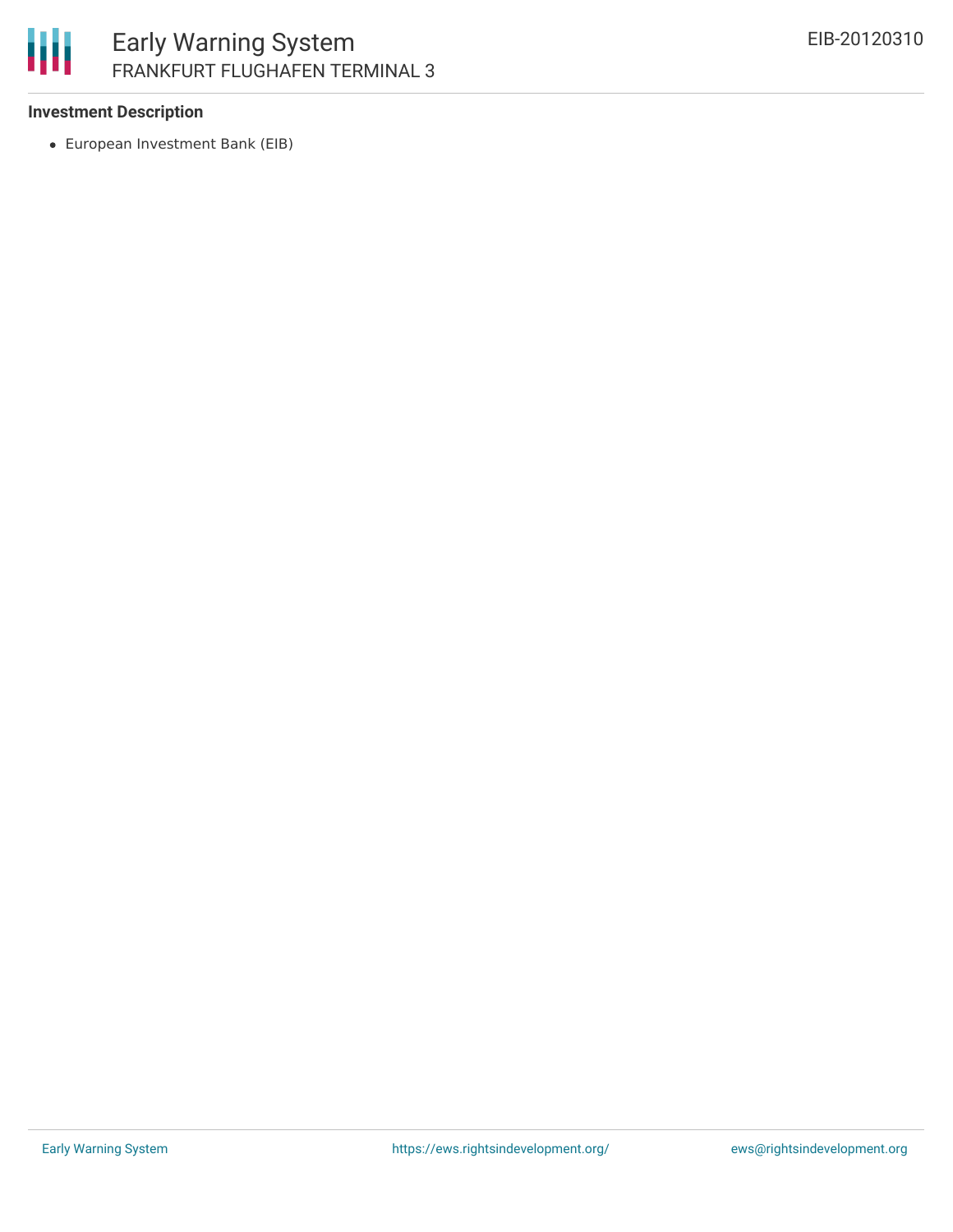### **Contact Information**

#### ACCOUNTABILITY MECHANISM OF EIB

The EIB Complaints Mechanism is designed to facilitate and handle complaints against the EIB by individuals, organizations or corporations affected by EIB activities. When exercising the right to lodge a complaint against the EIB, any member of the public has access to a two-tier procedure, one internal - the Complaints Mechanism Office - and one external - the European Ombudsman. A complaint can be lodged via a written communication addressed to the Secretary General of the EIB, via email to the dedicated email address complaints@eib.org, by completing the online complaint form available at the following address: http://www.eib.org/complaints/form, via fax or delivered directly to the EIB Complaints Mechanism Division, any EIB local representation office or any EIB staff. For further details, check: http://www.eib.org/attachments/strategies/complaints\_mechanism\_policy\_en.pdf

When dissatisfied with a complaint to the EIB Complaints Mechanism, citizens can then turn towards the European Ombudsman. A memorandum of Understanding has been signed between the EIB and the European Ombudsman establishes that citizens (even outside of the EU if the Ombudsman finds their complaint justified) can turn towards the Ombudsman on issues related to 'maladministration' by the EIB. Note that before going to the Ombudsman, an attempt must be made to resolve the case by contacting the EIB. In addition, the complaint must be made within two years of the date when the facts on which your complaint is based became known to you. You can write to the Ombudsman in any of the languages of the European Union. Additional details, including filing requirements and complaint forms, are available at: http://www.ombudsman.europa.eu/atyourservice/interactiveguide.faces